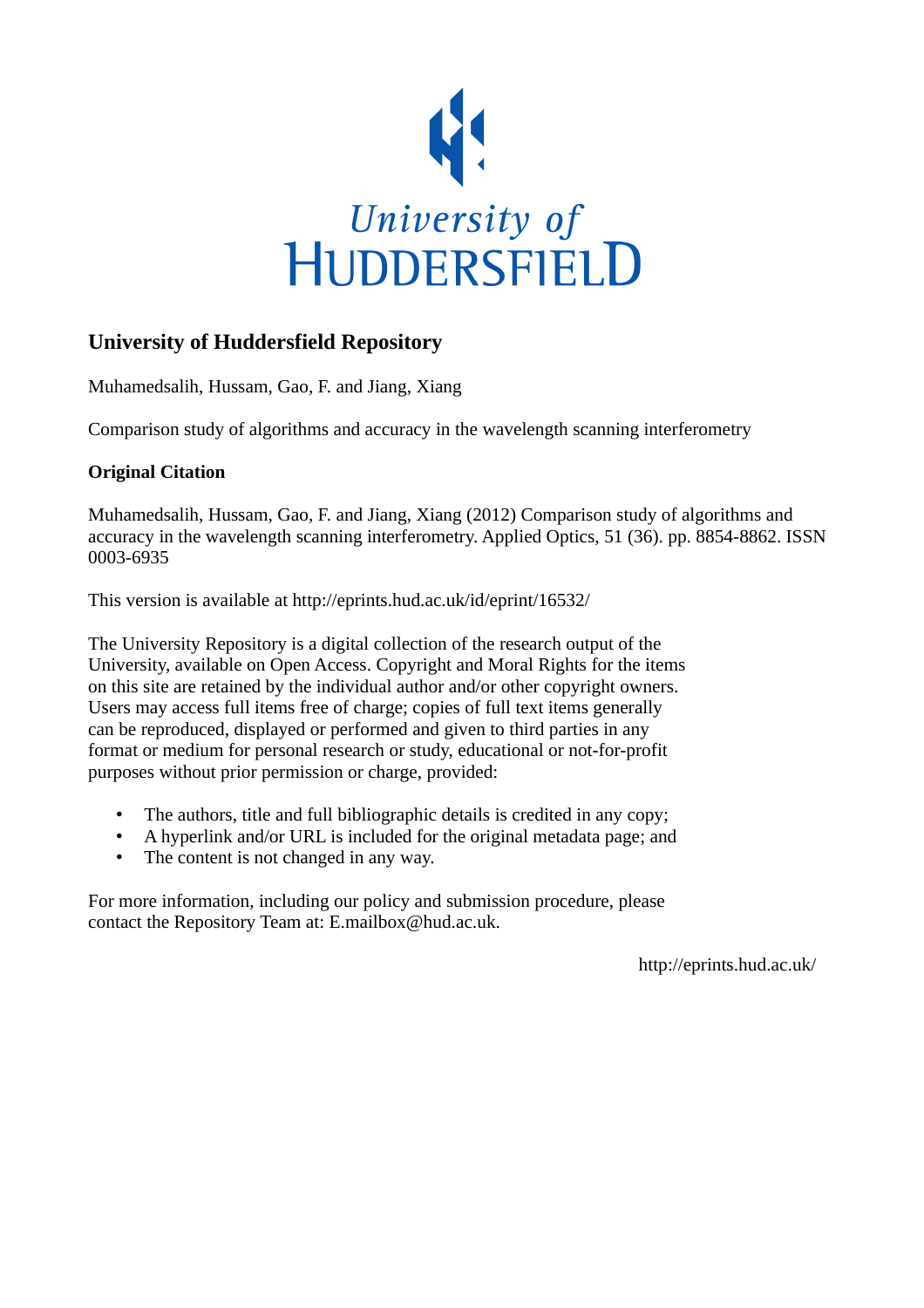# Comparison study of algorithms and accuracy in the wavelength scanning interferometry

Hussam Muhamedsalih, Feng Gao, and Xiangqian Jiang\*

Centre for Precision Technologies, University of Huddersfield, Huddersfield HD1 3DH, UK

\*Corresponding author: x.jiang@hud.ac.uk

Received 8 August 2012; revised 6 October 2012; accepted 28 November 2012; posted 29 November 2012 (Doc. ID 174048); published 20 December 2012

Wavelength scanning interferometry (WSI) can be used for surface measurement with discontinuous surface profiles by producing phase shifts without any mechanical scanning process. The choice of algorithms for the WSI to analyze the fringe pattern depends on the desired accuracy and computing speed. This paper provides comparison of four different algorithms to analyze the interference fringe pattern acquired from WSI. The mathematical description of these algorithms, their computing resolution, and speed are presented. Two step-height samples are measured using the WSI. Experimental results demonstrate that the accuracy of measuring surface height varies from micrometer to nanometer value depending on the algorithm used to analyze the captured interferograms. © 2012 Optical Society of America

OCIS codes: 120.0120, 120.2650.

#### 1. Introduction

Modern manufacturing processes can produce surface textures and structures ranging from submillimeter to nanometer value, such as surfaces produced by milling machines and photo etching process. This wide range demands a variety of instruments to assess the manufactured surface. For micro/ nanoscale surface textures, interferometry is widely used for measurement. Examples of interferometer techniques are phase shifting interferometry (PSI), scanning white light interferometry (SWLI), and wavelength scanning interferometry (WSI) [\[1](#page-8-0)–[4](#page-9-0)]. The PSI is typically limited to measurements of nanoscale surface texture. This limitation can be overcome by using SWLI. The measurement speed of SWLI, however, is relatively slow due to the mechanical scanning. WSI can be employed to measure absolute distances without the  $2\pi$  phase ambiguity limitation of PSI and in a shorter time than SWLI. The key principle of this interferometry WSI is to shift the phase of the interfered beams by scanning the

wavelength instead of altering the optical path difference mechanically. This has the advantage of overcoming limits due to the mechanical dynamics, such as hysteresis and nonlinearity, which are inherent in any mechanical scanning method.

In early implementations of WSI, the wavelength was tuned over a range of several nanometers using tuning laser diodes. This narrow scanning range and the mode hopping problems that exist in laser diodes limited the measurement accuracy to submillimeter [[5](#page-9-1),[6](#page-9-2)]. However, this limitation was overcome by combining the WSI using external cavity laser diodes with other high precision interferometry techniques, such as heterodyne, to achieve nanometer accuracy [[7](#page-9-3),[8](#page-9-4)].

Measurement resolution in the WSI was then further improved by increasing the wavelength scanning range. A scanning range up to 100 nm was achieved by using either a solid state laser, such as Ti:sapphire [[9](#page-9-5)], or an acousto-optic tunable filter (AOTF) coupled to a halogen light source [\[10](#page-9-6)]. Further enhancement in the measurement resolution made clear that the selection of a suitable algorithm could achieve nanometer accuracy without the need to combine WSI with other interferometry techniques.

<sup>1559-128</sup>X/12/368854-09\$15.00/0

<sup>© 2012</sup> Optical Society of America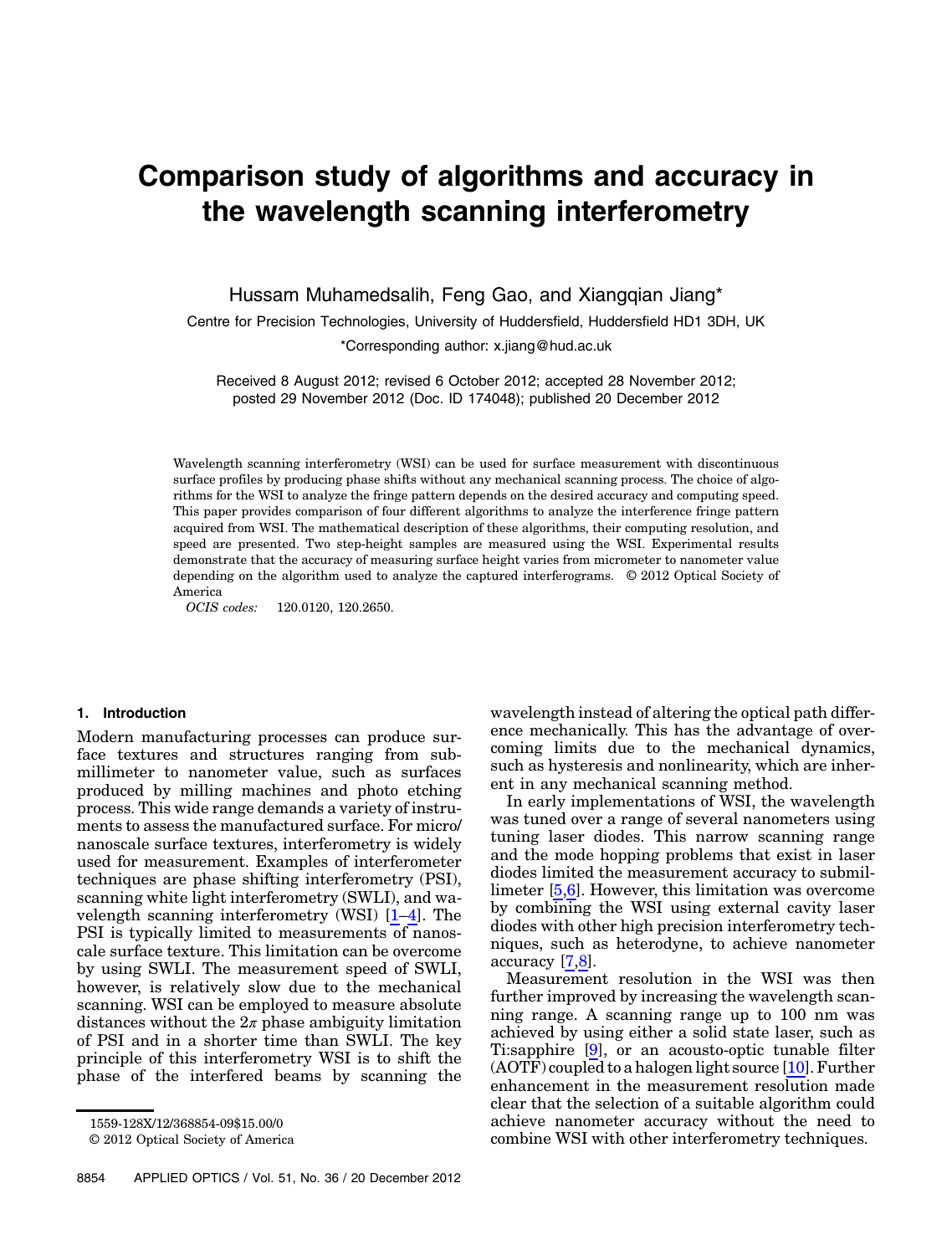The Fourier transform is used commonly to analyze periodic interference patterns and acquire the phase. In general, the fast Fourier transform (FFT) is used to compute the power spectral density of the interference pattern. The interference pattern also can be analyzed by using convolution to determine the period of the interference cycles.

This paper discussed four algorithms that analyze interferometric data acquired from a WSI instrument. Two algorithms are based on finding the amount of phase shift directly from the power spectral density of the interference pattern using a discrete Fourier transform. The other two algorithms are based on analyzing the interference pattern to find the phase shift slope using the discrete Fourier transform and locating the peaks of the pattern with respect to the scanning wavelength range.

#### <span id="page-2-4"></span>2. Principle

The basic configuration of the WSI used in this paper is illustrated in Fig. [1.](#page-2-0) The wavelength scanning process is achieved by using an AOTF to filter a narrow band from a halogen light source. The filtered wavelength can be scanned over a wide range with a high speed. The fast AOTF scanning rate made the overall acquisition time to be limited by the CCD speed only.

<span id="page-2-1"></span>The central wavelength of light that diffracted by the AOTF can be determined by the equation [[11\]](#page-9-7)

$$
\lambda = \alpha \Delta n \frac{v_a}{f_a},\tag{1}
$$

where  $\alpha$  is a constant that depends on the incident angle of entrance light beam,  $\Delta n$  is the birefringence crystal refractive index, and  $\nu_a$  and  $f_a$  are the propagation velocity and frequency of the applied acoustic wave, respectively.

Equation [\(1\)](#page-2-1) shows that the filtered wavelength depends on the acoustic wave frequency (AOTF driving frequency). Thus, when the frequency is driven in

<span id="page-2-0"></span>

Fig. 1. (Color online) Schematic drawing of a wavelength scanning surface measurement system. AOTF, acousto-optic tunable filter; DAQ, data acquisition card; BS, beam-splitter; and PC, personal computer.

a linear manner, the reciprocal of the wavelength can be scanned linearly;  $\Delta n$  may be assumed to be a constant at the applied frequency. Therefore this scanning process can provide a linear phase shift for the interference pattern. In this experiment, the filtered wavelength is scanned from 683.42 to 590.29 nm ranges. The obtained spectral linewidth of the filtered light is dependent on the tuned wavelength and ranges from 1.7 to 2 nm at FWHM. This linewidth scale can provide a coherence length up to 96 μm. The filtered wavelength is scanned in 0.36 nm increments. At each increment step, a single frame is captured with  $640 \times 480$  pixels with 256 frames captured through the entire scanning wavelength range. The overall capture time is approximately 2.6 s. Each captured frame has a unique wavelength, with each frame pixel representing a specific point on the measured surface. By considering a single pixel across all captured frames, a periodic sinusoidal intensity distribution is obtained for a single point on the measured surface (see Fig. [2](#page-2-3)). Equation  $(2)$  is a mathematical representation of the intensity distribution,

<span id="page-2-3"></span>
$$
I_{xy}(\lambda) = a_{xy}(\lambda) + b_{xy}(\lambda) \cos(\phi_{xy}(\lambda)), \tag{2}
$$

whereas  $a_{xy}(\lambda)$  and  $b_{xy}(\lambda)$  are the background intensity and fringe visibility, respectively, and  $\lambda$  is the scanned wavelength. The  $x$  and  $y$  indices are the pixel number in the horizontal and vertical directions of the area CCD detector, respectively.

The phase shift of the interference pattern owing to the wavelength shift,  $\Delta \varphi_{xy}(\lambda)$ , is given by

$$
\Delta \varphi_{xy}(\lambda) = \frac{4\pi}{\lambda_s} h_{xy},\tag{3}
$$

where  $h_{xy}$  is the sample surface and the  $\lambda_s$  is the synthetic wavelength that is defined by

$$
\lambda_s = \frac{\lambda_{\text{max}} \lambda_{\text{min}}}{\lambda_{\text{max}} - \lambda_{\text{min}}}.
$$
\n(4)

The synthetic wavelength for the given range is 4.331 µm. The  $h_{xy}$  in Eq. ([5](#page-3-0)) is related to half of

<span id="page-2-2"></span>

Fig. 2. Interference pattern obtained from a single pixel.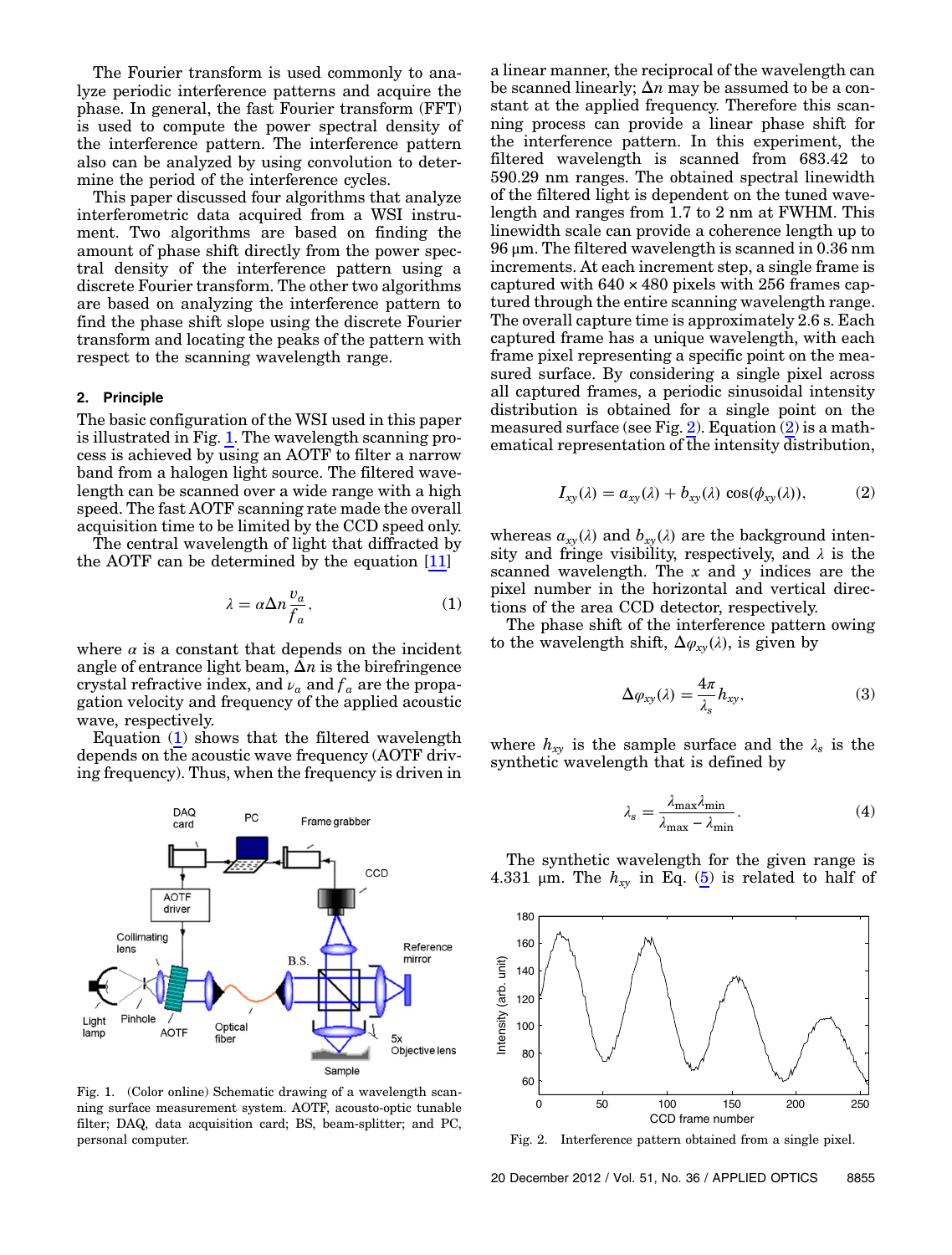<span id="page-3-0"></span>the total optical path difference in the interferometer and can therefore be obtained by determining the absolute of the phase change through the entire wavelength scanning range, as shown in Eq. ([5](#page-3-0)):

$$
h_{xy} = \frac{\Delta \varphi \lambda_s}{4\pi}.
$$
 (5)

Various algorithms may be used to determine the phase change relating to the surface height of the measured surface. The following section describes the resolution of the measurement for four different algorithms. This description assumed that the number of captured data causes no oversampling when representing the interference pattern.

#### 3. Analysis of Phase Determining Algorithms

The resolution of surface height measurement using WSI is varied depending on the algorithms that are used to evaluate the phase obtained from the source wavelength scanning process operation. With more accurate determination of the phase shift, higher resolution can be obtained. There have been several computing algorithms proposed previously to determine the amount of phase shift  $\overline{12-15}$  $\overline{12-15}$  $\overline{12-15}$ . This paper discusses four algorithms and uses them to analyze real measurement data acquired from the WSI described in Section [2](#page-2-4). The first algorithm uses FFT to determine the power spectral density of the interference pattern. The phase shift is determined by identifying the fundamental frequency (number of the interference cycle per wavelength scanning range) from the power spectrum. The second algorithm uses a fitted spectrum to estimate the frequency more accurately, thus increasing the resolution. The third algorithm uses an FFT to analyze the sinusoidal interference pattern and isolate the phase information from other unwanted data, such as the DC component and the conjugate term of the phase. Finally, the fourth algorithm identifies the peak positions of the sinusoidal interference pattern with respect to the scanned wavelength range.

#### <span id="page-3-4"></span>A. Phase Shift Determination Using Simple FFT: Algorithm A

Phase shift determination using this method is based on determining the number of cycles of the sinusoidal interference pattern. The number of cycles is determined directly from identifying the Fourier peak of the spectrum, as shown in Fig. [3.](#page-3-1) Since each cycle represents a  $2\pi$  phase shift, the overall phase shift can be calculated by multiplying the number of cycles by  $2\pi$ . The surface height may then be calculated using Eq. ([5](#page-3-0)). The main drawback of this method is that the determination of phase shift is limited to a  $2\pi$  phase interval, which limits the surface height resolution to the micrometer scale. The resolution can be calculated by the given equation:

<span id="page-3-2"></span>
$$
\delta h = \frac{\delta \varphi \lambda_s}{4\pi},\tag{6}
$$

<span id="page-3-1"></span>

Fig. 3. (Color online) Fourier power spectral density for different heights.

where  $\delta h$  and  $\delta \varphi$  are the resolutions of the surface height and phase, respectively.  $\delta\varphi$  is equal to  $2\pi$ for this algorithm. This yields Eq.  $(6)$  to be

$$
\delta h = \frac{\lambda_s}{2}.\tag{7}
$$

Thus the height resolution for the given synthetic wavelength in this paper is  $2.165 \mu m$ .

#### B. Phase Shift Determination Using Fitted FFT: Algorithm B

<span id="page-3-3"></span>Yamamoto *et al.* used a fitted spectrum to determine the phase shift. The surface height resolution is improved to submicrometer by using a parabolic fitting onto three data points around the Fourier peak [\[12](#page-9-8)]. The general formula of a parabola is given  $\overline{b}$ equation

$$
f(x) = ax^2 + bx + c,\tag{8}
$$

where  $a, b$ , and  $c$  are the parameters of the quadratic equation. Least squares quadratic polynomial approximation and Gauss elimination can be used to fit the data (see Fig. [4](#page-4-0)) and determine the equation'<sup>s</sup> parameters (i.e.,  $a, b$ , and c). Since the slope at the peak of curve is equal to zero, the Fourier peak position can be calculated from the first derivative of Eq.  $(8)$ , as given in equation

$$
x = -b/(2a). \tag{9}
$$

This method is able to detect phase variations of less than  $2\pi$ . The estimated Fourier peak position is multiplied by  $2\pi$  and is taken as the phase shift value in Eq. ([5](#page-3-0)) in order to calculate the surface height.

C. Interference Pattern Analysis Using Fourier Transform: Algorithm C

The resolution of WSI can be much improved by determining the optical path difference from the slope of the phase shift. The phase shift determination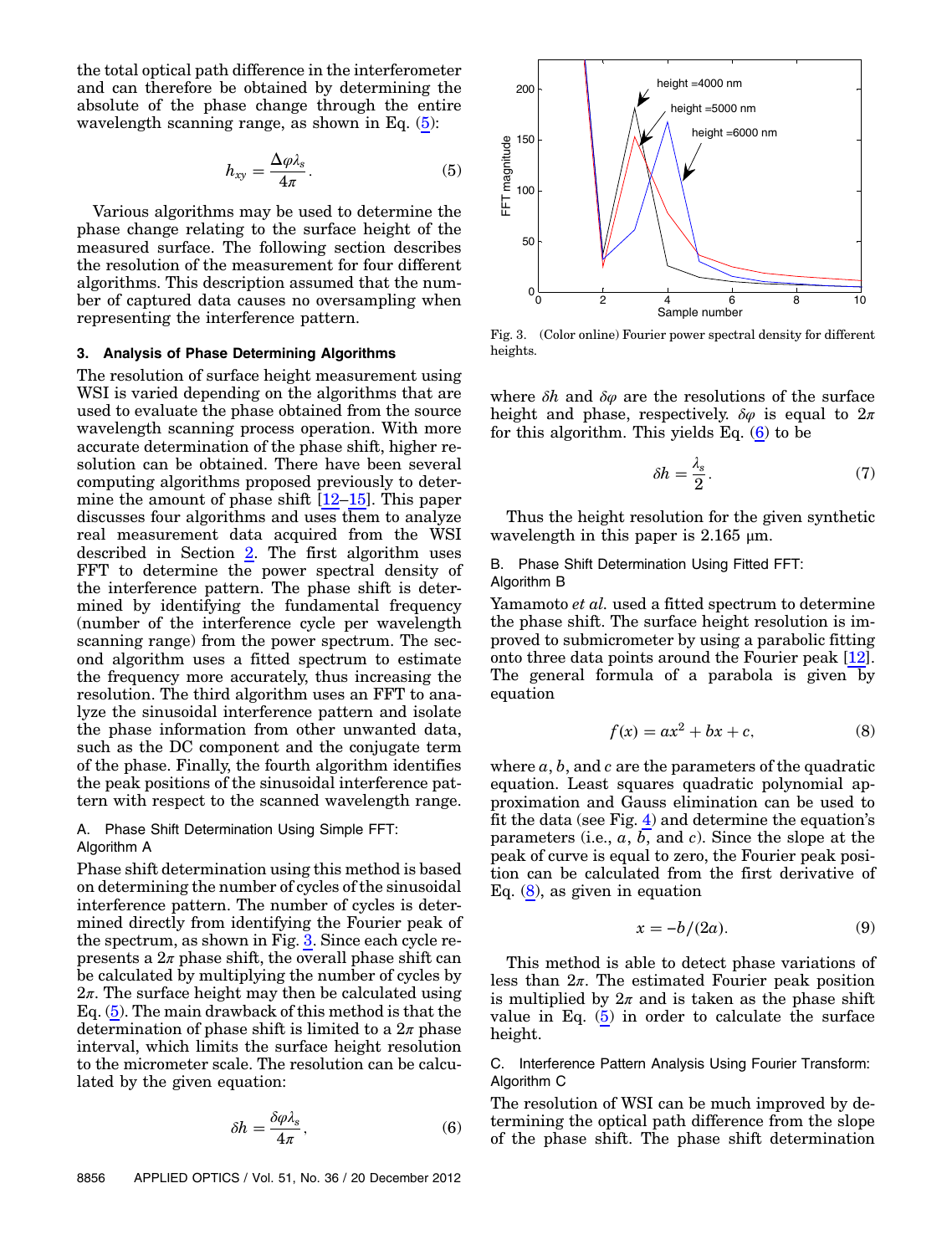<span id="page-4-0"></span>

Fig. 4. (Color online) Fourier power spectral density for 7490 nm single point height. The dotted curve is the fitted FFT spectrum.

from a periodic sinusoidal pattern was first introduced by Takeda *et al.* by a method known as fringe analysis using Fourier transform [\[13](#page-9-10),[14](#page-9-11)].

The WSI captures the pattern from a single point. As such, the entire phase shift values are related to a unique surface height; only one pixel is needed to acquire the pattern. By analyzing all the CCD pixels in an area detector imaging the surface individually, an areal topography can be obtained.

<span id="page-4-1"></span>Since the wavenumber is scanned in a linear manner, the phase shift is changed linearly as well.

Consequently the rate of change of the phase with wavenumber can be used to determine the optical path difference (and thus height), as stated in Eq. ([5](#page-3-0)).

An example of an interference intensity pattern of one pixel obtained from the wavelength scanning process is shown in Fig.  $2$ . The sinusoidal pattern in this figure has a slow-changing envelope function. This envelope is due in part to the changing width of the AOTF filter characteristic, where this change varies the light throughput across the tuned wavelength range. This systematic variation is eliminated by dividing the interference intensity pattern over the background intensity distribution along the scanned wavelength range. The compensated intensity pattern resulting from this operation is shown in Fig.  $5(a)$ .

<span id="page-4-2"></span>Equation ([2](#page-2-3)), which gives a mathematical expression of Fig.  $5(a)$ , can be presented in a more convenient alternate form as follows:

$$
I_{xy}(i) = a_{xy}(i) + \frac{1}{2}b_{xy}e^{j\varphi(i)} - \frac{1}{2}b_{xy}e^{-j\varphi(i)}.
$$
 (10)

<span id="page-4-3"></span>Equation  $(10)$  $(10)$  may be simplified by considering the following notation,  $c = be^{j\phi(i)}/2$  and  $c* = be^{-j\phi(i)}/2$ , which lead to

$$
I_{xy}(i) = a_{xy} + c_{xy} + c_{xy}^*.
$$
 (11)

An FFT is applied to Eq.  $(11)$  $(11)$  to find the spectrum of the interference pattern. In this paper the



Fig. 5. Interference pattern analysis: (a) corrected interference pattern; (b) phase distribution with discontinuities; (c)  $2\pi$  stair step function; (d) corrected phase distribution; and (e) fitted phase distribution.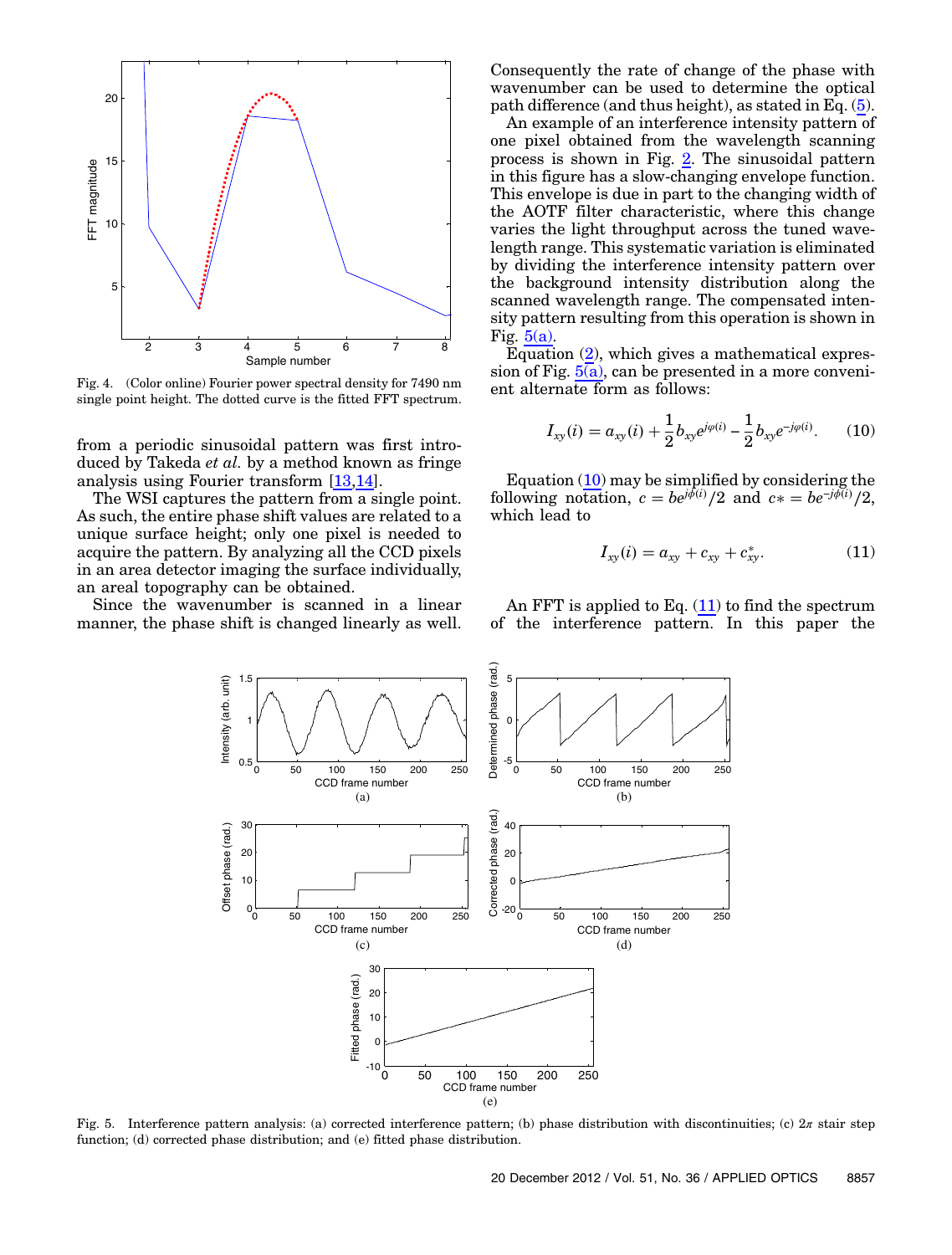spectrum of the FFT output contains three main terms, as stated in Eq.  $(12)$  $(12)$ . The first term is a constant amplitude that relates to the light intensity in each interferometer arm; the second and third terms are related to phase shift that is achieved by scanning the wavelength of the white light. The purpose of FFT is to distinguish between the useful information that is represented by the phase change (i.e., c or  $c^*$  term) and the unwanted information of constant amplitude (i.e., A):

<span id="page-5-0"></span>
$$
\text{FFT}[I_{xy}] = A(f) + C(f - f_o) + C^*(f + f_o). \tag{12}
$$

The  $f<sub>o</sub>$  is a spatial frequency corresponding to the wavelength scanning and it is a function of the optical path difference. The unwanted spectrum A and  $C^*$  are filtered out and the inverse FFT is applied to the filtered pattern to reconstruct the c value in Eq.  $(11)$  $(11)$  $(11)$ . Then, a natural logarithm is applied to separate the phase from the exponential term and the unwanted amplitude variation, as illustrated in Eq.  $(13)$  $(13)$ :

$$
\ln(b_{xy}e^{j\varphi(i)}) = \ln(b_{xy}) + j\varphi(i).
$$
 (13)

<span id="page-5-1"></span>The phase is extracted from the imaginary part of Eq.  $(13)$  $(13)$  [see Fig.  $5(b)$ ]. Since the calculated phase is limited to a range of  $-\pi$  to  $\pi$ , the phase distribution suffers from discontinuities. These discontinuities are corrected by adding a  $2\pi$  staircase function to the phase distribution. Since the phase is shifted linearly, the staircase function adds  $2\pi$  in an incremental manner, as shown in Figs.  $5(c)$  and  $5(d)$ . The nonlinear deviations existing at the edges of the phase distribution are compensated for by using linear least square fitting approach [see Fig.  $5(e)$ ]. Finally the height, which is equal to half of the optical path difference, is calculated from the slope of phase distribution using Eq. [\(5\)](#page-3-0).

The resolution at which the value of the phase shift may be determined,  $\delta\varphi$ , in this algorithm varies depending on the optical path difference. The following mathematical description is used to evaluate the measurement resolution. The entire phase shift  $\Delta\varphi$ is assumed to be  $2\pi(N+\epsilon)$ ; the N is the number of fringe cycles within the interference pattern and  $\varepsilon$  symbol refers to the remaining fraction of the interference fringe pattern. As such, the phase resolution is

$$
\delta \varphi = \frac{2\pi (N + \varepsilon)}{F},\tag{14}
$$

<span id="page-5-4"></span><span id="page-5-2"></span>where  $F$  is the number of the captured frames, which equates to the total number of sampled points. The height resolution can be found by substituting Eq.  $(14)$  $(14)$  into Eq.  $(6)$  $(6)$  $(6)$ , as given:

$$
\delta h = \left(\frac{N+\varepsilon}{F}\right)\frac{\lambda_s}{2}.\tag{15}
$$

This equation shows that the resolution can be improved by factor  $(N + \varepsilon)/F$ , compared to the simple

FFT described in Section [3.A.](#page-3-4) For instance, if the surface height is located for example at 8.1 μm from the zero optical path difference, then  $N + \varepsilon = 3.739$  and the resolution can be improved from  $2.156 \mu m$  (using a simple FFT) to 0.031 μm for the measurement parameters.

However, because the resolution factor  $(N + \varepsilon)/F$ is dependent on the surface height, each pixel has effectively a different resolution.

#### D. Localized Peaks of Interference Pattern Using Convolution: Algorithm D

The principle of fringe analysis using a convolution type method is based on determining the peaks positions of the interference pattern according to the scanned wavelength. This method was introduced by Schwider using a dispersive interferometer [\[15](#page-9-9)].

The surface height can be calculated by determining the number of peaks and their correspondence wavelength from the interference pattern. The position of the peaks can be found by convolving the interference pattern with a function having the following criteria:

$$
f(x) = \begin{cases} -1 & 0 < x \le B \\ 1 & B < x \le 2B \end{cases}
$$
 (16)

where  $x$  is the number of points of per convolved function. The 2B value is the width of the convolved function  $f(x)$ , which for optimum performance should be approximately 74% of the period width of the interference pattern, as proposed by Snyder in 1980 [\[16](#page-9-12)].

The convolution process produces a filtered first derivative of the sinusoidal interference pattern with no DC bias. Thus neither further filtration nor background intensity compensation is required to further manipulate the resulting signal. The obtained signal intersects the propagation axis at the original peaks positions as shown in Fig. [6](#page-5-3). Thus, by monitoring the convolved signal for a sign change the positions of the peaks can be determined. When the signal value is changed from negative to positive value, a peak is present. However, these zero points are shifted from the original positions of the peaks by a magnitude equal to half of the  $f(x)$  width (i.e., shifted by B value) due to the convolution integration effect. This effect has also reduced the number of samples by 2B value, as shown in the convolution axis of Fig. [6.](#page-5-3)

<span id="page-5-3"></span>

Fig. 6. (Color online) Convolution output.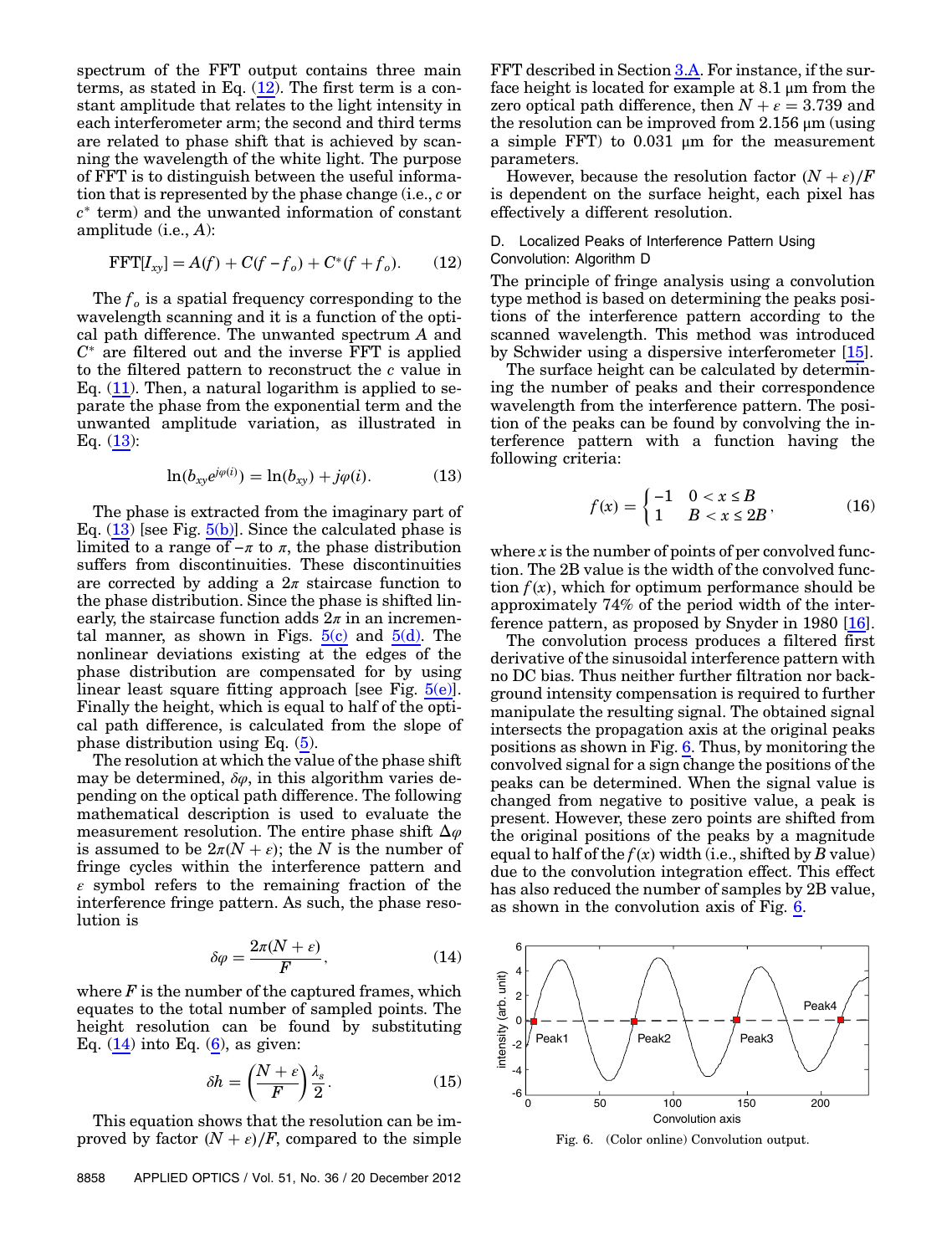<span id="page-6-0"></span>Since the phase shift difference between two successive peaks is  $2\pi$ , the surface height can be calculated by

$$
h = \frac{N_{\rm pk} - 1}{2\left(\frac{1}{\lambda_m} - \frac{1}{\lambda_n}\right)},\tag{17}
$$

where  $\lambda_m$  and  $\lambda_n$  are the wavelengths of the first and last peaks, respectively, and  $N_{\rm pk}$  is the number of peaks.

<span id="page-6-1"></span>The following analysis can be used to evaluate the measurement resolution of this method. If the scanned wavelength range between  $\lambda_m$  and  $\lambda_n$  is  $\Delta\lambda$ , then Eq. ([17\)](#page-6-0) can be written as

$$
h_1 = \frac{(N_{\rm pk} - 1)}{2} \frac{\lambda_m^2 + \lambda_m \Delta \lambda}{\Delta \lambda}.
$$
 (18)

<span id="page-6-2"></span>The minimum height difference that can be resolved depends on the detection of the peak shift caused by a scanned wavelength step,  $\delta \lambda$ . The peak movement yields  $h_2$  to be

$$
h_2 = \frac{(N_{\rm pk} - 1)}{2} \frac{\lambda_m^2 + \lambda_m (\Delta \lambda - \delta \lambda)}{(\Delta \lambda - \delta \lambda)}.
$$
 (19)

<span id="page-6-3"></span>By subtracting Eq.  $(18)$  $(18)$  from Eq.  $(19)$  $(19)$ , the height resolution can be obtained as

$$
\delta h = \frac{(N_{\rm pk} - 1)}{2} \frac{\lambda_m^2 2\delta \lambda}{\Delta \lambda (\Delta \lambda - \delta \lambda)}.
$$
 (20)

Equation ([20\)](#page-6-3) shows that the resolution depends both on the sampling frequency that is expressed by parameters  $\delta\lambda$ , and also the number of peaks. It is also dependent on the wavelength at which the first peak occurs,  $\lambda_m$ , as well as the wavelength range separation between the first and last peak,  $\Delta \lambda$ .

For example, the first and last peaks of the interference pattern in Fig. [2](#page-2-2) are found to be located at 600.15 and 675.02 nm, respectively. Consequently,  $\lambda_m = 600.15$  nm and  $\Delta \lambda = 74.87$  nm. Since this interference pattern contains four peaks, the resolution is found to be  $44.1 \text{ nm}$  using Eq.  $(20)$  $(20)$ .

<span id="page-6-4"></span>

Fig. 7. (Color online) Areal measurement of 4.707 μm step-height standard sample using different algorithms (a) algorithm A; (b) algorithm B; (c) algorithm C; and (d) algorithm D.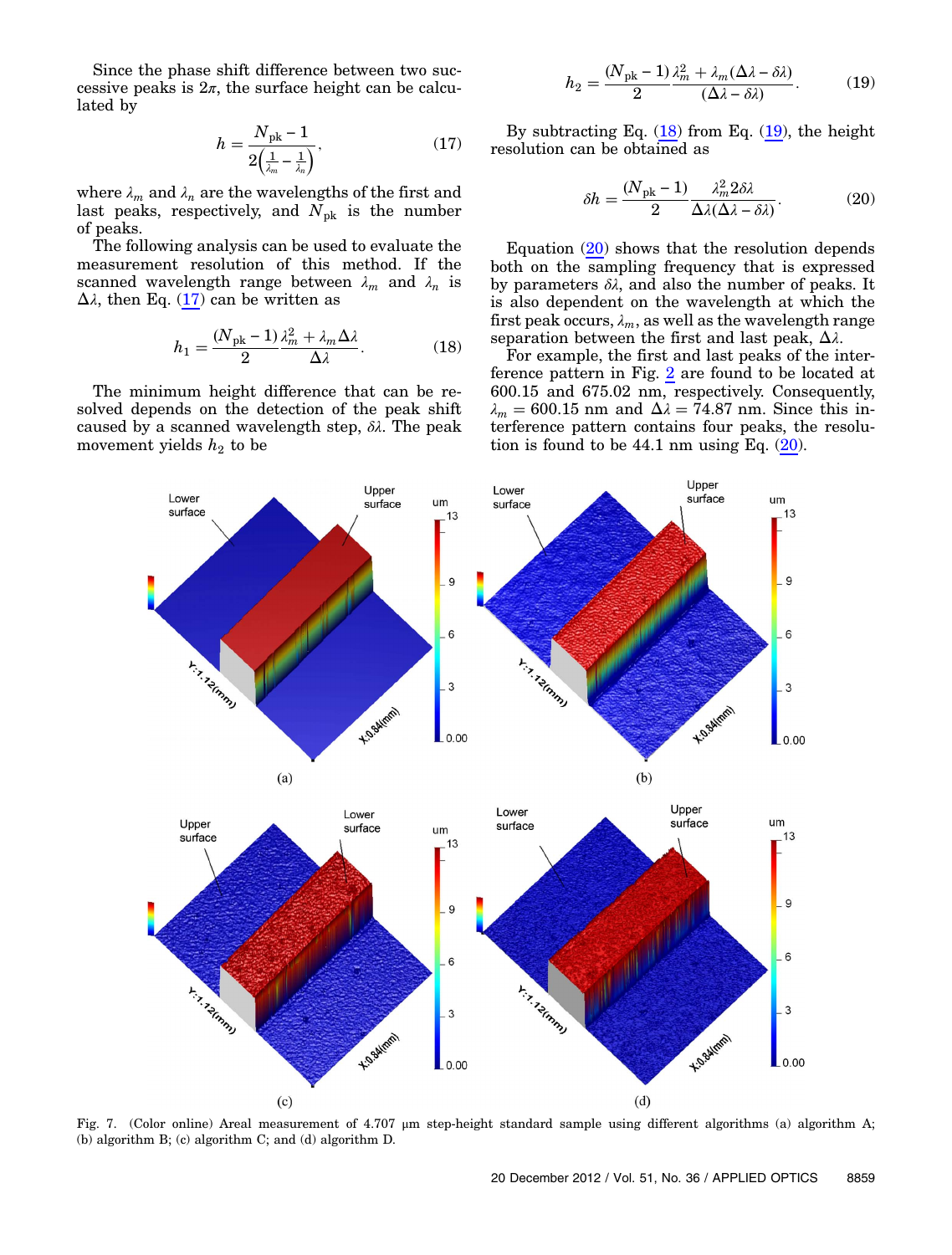Table 1. Measurement Results of a 4.707 μm Step-Height Standard Using the Four Different Algorithms*<sup>a</sup>*

<span id="page-7-0"></span>

| Measured Parameters    | Algorithm $A(\mu m)$ | Algorithm $B(\mu m)$ | Algorithm $C(\mu m)$ | Algorithm $D(\mu m)$ |
|------------------------|----------------------|----------------------|----------------------|----------------------|
| Mean of LS height      | 8.663                | 8.358                | 8.150                | 8.161                |
| Mean of US height      | 12.995               | 12.914               | 12.846               | 12.852               |
| $S_{5z}$ in LS         |                      | 0.012                | 0.021                | 0.030                |
| $S_{5z}$ in US         |                      | 0.028                | 0.030                | 0.042                |
| Measured step height   | 4.332                | 4.556                | 4.696                | 4.691                |
| Measurement error      | 0.375                | 0.151                | 0.011                | 0.016                |
| Computation time $(s)$ | 11.63                | 100.14               | 32.56                | 19.43                |

a The LS and US are the lower and upper surfaces, respectively.

#### 4. Experimental Results and Discussion

In order to confirm the performance of the algorithms discussed in the previous section, the WSI measurement system, as illustrated in Fig. [1](#page-2-0), was used to measure two step-height standards having height values of 4.707 μm and 100 nm, respectively.

Figure [7](#page-6-4) shows the four areal measurement evaluations of the 4.707 μm step-height sample using each of the previously described algorithms. The absolute displacement of the surfaces from the zero optical path difference and the sample step-height values are listed in Table [1](#page-7-0). The step height is determined by finding the difference between the mean line value of the upper and lower sample surfaces. The maximum height of the topographic surface parameter  $S_{5z}$  is also given in this table. This parameter is found by calculating the average value of the absolute distance between five highest peaks and five lowest valleys within the surface. The algorithms are written with Matlab environment and processed by quad-core AMD Phenom II processor, the clock rate 2.5 GHz. The computation time is given in Table [1](#page-7-0).

The obtained results show that the measurement error of step-height measurement has been improved from 0.375 to 0.011 nm. This variation in the measurement accuracy derives from the algorithm computation resolution. The areal measurement results contain surface roughness information, except the result obtained from algorithm A. The detected surface roughness information is due to the enhancement in measurement resolution. This enhancement also results in detection of low-level noise, such as environmental disturbances, which may cause additional measurement error. Table [1](#page-7-0) shows that the  $S_{5z}$ values in the lower surface are less than the upper surface. This could be due to the variation in the measurement resolution for different heights, as illustrated in Eqs.  $(15)$  $(15)$  and  $(20)$  $(20)$  $(20)$ .

The same analysis algorithms are used to evaluate the 100 nm step-height sample. The areal measurements and cross section profiles are shown in Figs. [8](#page-7-1)–[10.](#page-8-1) Algorithm A was unable to recognize the step height while algorithm B can distinguish the step height of 100 nm but with error equal to 84 nm, as shown in Fig.  $8(b)$ . The two algorithms (C and D) found the step height to be equal to 100.8 and 102.3 nm, as shown in Figs.  $9(b)$  and  $10(b)$ , respectively. The  $S_{5z}$  values on the two surfaces are the same for each algorithm. This is because the difference between the interference patterns of both surfaces is minimal; the fringe period sampling points of both patterns are almost the same. Therefore, maintaining the sampling of the interference patterns can sustain the resolution.

Table [1](#page-7-0) shows that computing speed is influenced by the complexity of the algorithms. Clearly, the simple FFT is the fastest but results in the lowest measurement resolution. The fringe analysis using FFT shows that the speed is faster than the fitted FFT

<span id="page-7-1"></span>

Fig. 8. (Color online) Measurement of 100 nm standard step sample using algorithm B: (a) areal measurement and (b) cross section profile.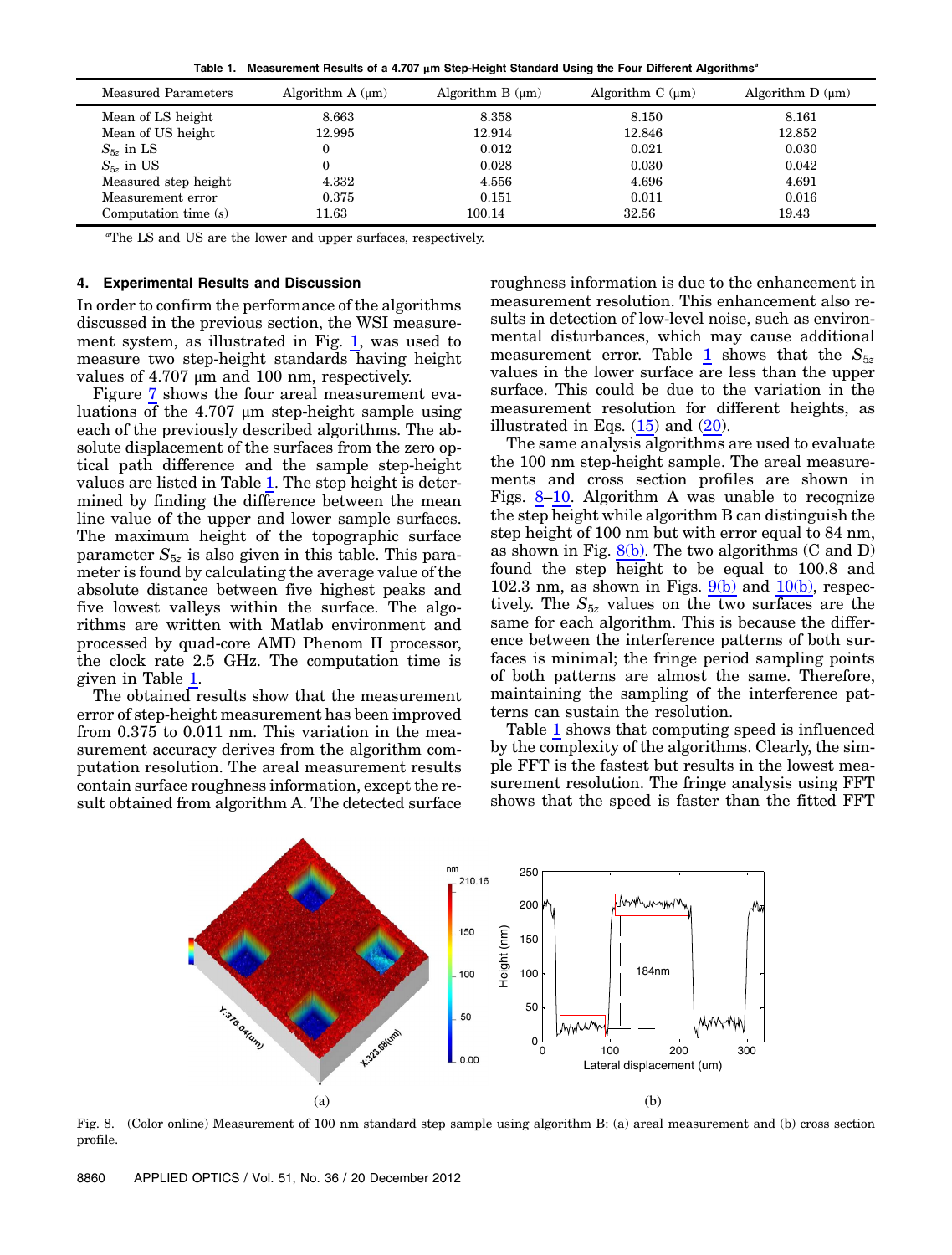<span id="page-8-2"></span>

<span id="page-8-1"></span>Fig. 9. (Color online) Measurement of 100 nm standard step sample using algorithm C: (a) areal measurement and (b) cross section profile.



Fig. 10. (Color online) Measurement of 100 nm standard step sample by using algorithm D: (a) areal measurement and (b) cross section profile.

and convolution methods. The computation time can be reduced to under 1 s for the datasets analyzed above by utilizing a many-core graphic processing unit using compute unified device architecture.

#### 5. Conclusion

This paper shows that the accuracy of WSI measurement can be improved by considering a suitable algorithm to calculate the phase shift precisely. It is found that the height resolution is different for each algorithm. For instance, the  $\delta h$  in algorithm A is limited by  $\lambda_s/2$ . This resolution, on the other hand, is improved by factor  $(N + \varepsilon)/F$  in algorithm C. According to this, the measurement accuracy is improved from micrometer to nanoscale, as illustrated in Table [1.](#page-7-0)

The measurement resolution depends on the optical path difference as well as the wavelength scanning range  $Δλ$  and step  $δλ$ . It is found that the resolution is increased with surfaces close to the zero optical path difference. The  $S_{5z}$  value within surface profile is reduced by increasing the measurement resolution. This enhancement in the measurement resolution is due in part to increasing the sampling rate. However, if the measurement algorithm has a computing resolution below the surface  $S_{5z}$ , then no surface roughness information can be observed at any sampling rate.

The authors gratefully acknowledge the UK'<sup>s</sup> Engineering and Physical Sciences Research Council (EPSRC) funding of the EPSRC Centre for Innovative Manufacturing in Advanced Metrology (Grant Ref.: EP/I033424/1). The author X. Jiang gratefully acknowledges the Royal Society under a Wolfson-Royal Society Research Merit Award and the European Research Council under its program ERC-2008-AdG 228117-Surfund. We would also like to thank Dr. Haydn Martin for fruitful discussion.

#### <span id="page-8-0"></span>References

<sup>1.</sup> D. J. Whitehouse, Handbook of Surface and Nanometrology (Taylor & Francis, 2011).